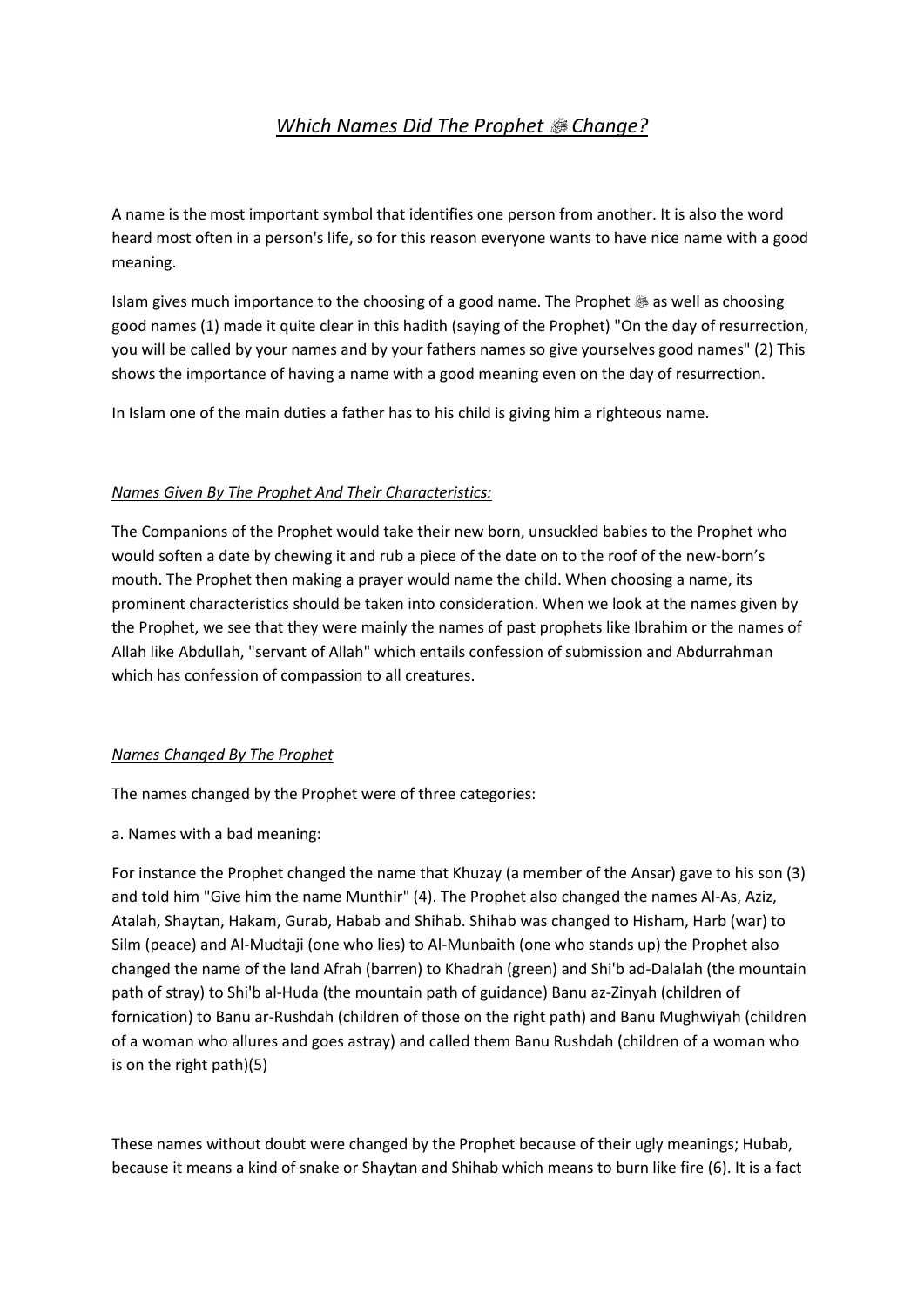that hearing something over and over again, even if it is disapproved of becomes normal. A saying that is kept within borders is less harmful but if the same thing is used freely on a daily basis, they become a normal practice, and would be of much more harm.

Names like Aziz, Kadir and Sammad looking at the above are unapproved of and should be used as Abdul-Aziz, Abdul-Kadir, Abdussamad. These are names of Allah and therefore should not be shortened. The Prophet changed names of this kind. (7) For instance 'Aziz', one of the names of Allah, alone is not a suitable name, but should be Abdul-Aziz. Here 'abd' means 'servant,' therefore, the servant of Allah.

### *B. Names Of A Nice Meaning Changed For A Better Name:*

Among some of the names changed by the Prophet were also names with nice meanings but when we look at these names, they either made a bad impression on their owners or the people around them. For example the name Barrah (righteous, dutiful) was changed by the Prophet to Zainab "Allah knows the good ones among you" which means do not think with the name Barrah you are among the good "Therefore justify not yourselves" (8),"Allah knows better than everyone the good ones among you" (9). According to the hadith, Zainab bin Ebi Salame's former name was Barrah and people around her said that "By that she is giving herself the prestige of piety" (10). Hearing this the Prophet changed her name, meaning that this name was not a bad name, but that names with the meaning of 'Pride or Arrogance' were not suitable because some names affect the characteristics of a person as in this verse "Therefore justify not yourselves, he knows best who it is that guards against evil." (11)

### *C. Names Against Unification:*

The Prophet made it clear that the names Abdullah and Abdurrahman given to newly born babies with the meanings of unity and servant of Allah were names most liked by Allah (12) but names with the opposite meaning like "Malik Al-Amlak (king of kings)" were among the names detested by Allah (13) because "there's no king other than Allah" (14). As we can see, this kind of a name is against the unity of Allah and is a form of shirk.

## *The Importance And Responsibility Of Naming A Child*

It is one of the main duties of a mother and father to give their child a name with a good meaning; giving a name that has a bad meaning is makhruh (disliked by Allah) and should be avoided. The names like Malik Al-Amlak are against the unity of Allah. Names with similar meanings are haram (religiously forbidden) and are not to be used.